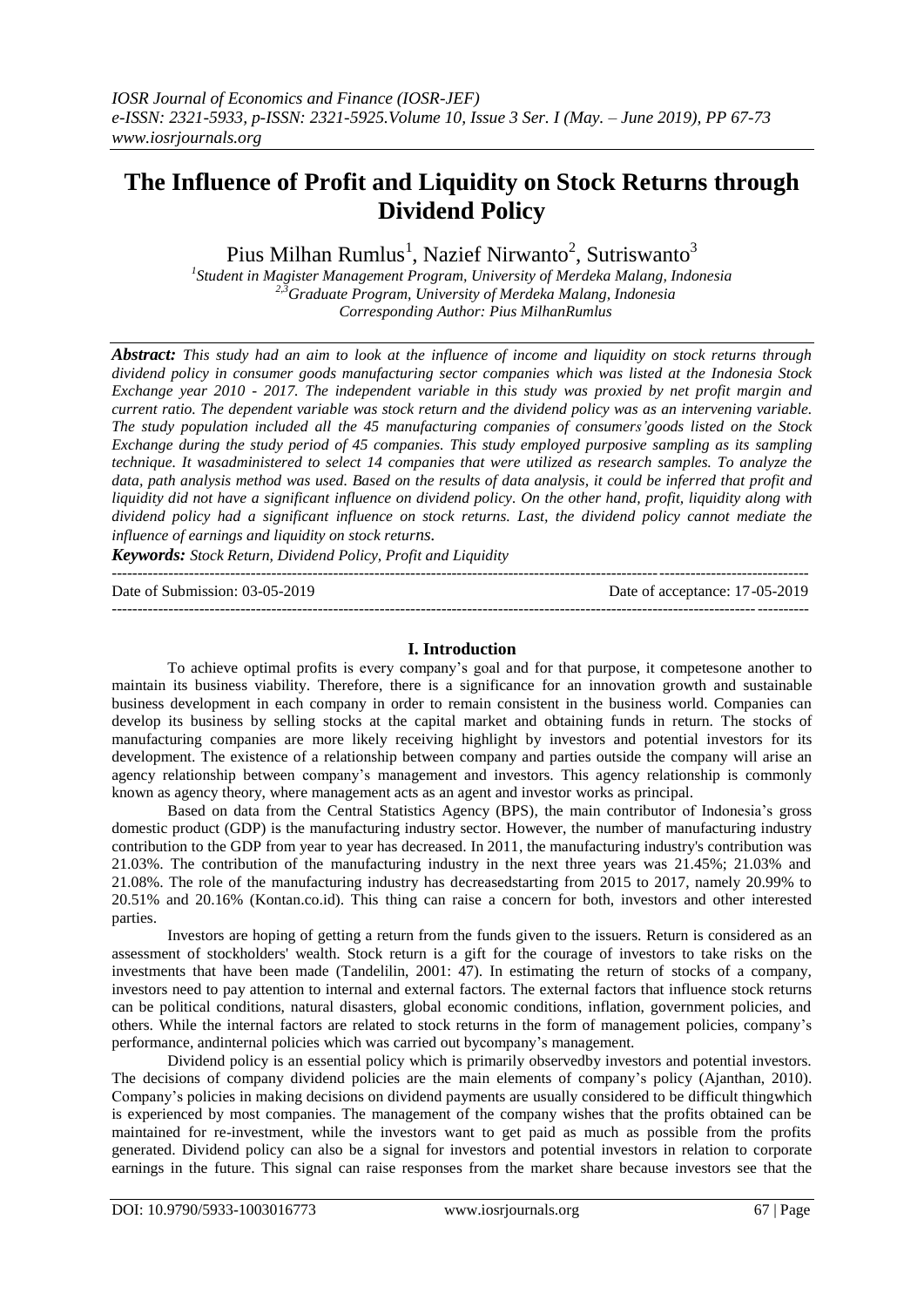company is in the good shape in the form of stock price changes. Furthermore, company's ability to obtain high profits and bright expectations in the future is also shown with the distribution of dividends.

Profits obtained by the company can be shared with investors if sufficient cash is available or if cash flow is accessible.The earning's information can describe company's performance and its ability to obtain cash in the future. Therefore, the existing cash will enable the company in making policy related to dividend distribution to be given to stockholders. Thus, it's importantfor investors to have knowledge about a company's ability to earn profits by finding out whether a company is profitable or not.

Liquidity is one of the factors that can influence dividend policy. Liquidity is the ability to fulfill obligations in paying short-term debt by the company. If the company is able to fulfill its obligation, it means that the company is liquid, whereas if the company is unable to fulfill the obligation, then the company is illiquid. The higher the company's liquidity, the better the company's performance.On the other hand, the lower the company's liquidity, the worse the company's performance will be.andusualy made investor feel interested to invest in company's

Previous research is conducted to analyze the factors that influence dividend policy and stock returns with different results, Houmes et al., (2018). The results of this study explain that there is a negative relationship between earnings and stock returns for three consecutive years. The research is different from the research made by Putra and Kindangen P., which states that the return on asset (ROA) and net profit margin (NPM) partially has a significant relationship to stock returns. Chang et al., (2010), finds a significant negative relationship between liquidity and returns. The results of the study differ from those examined by Firda L. et al., (2006), the findings of his research explain that liquidity and profitability take effect positive influence on dividend policy. Moreover, Zameer et al., (2010) in their study explains that liquidity is negatively related and profitability has a significant positive relationship with dividend distribution in Pakistani banks case. Furthermore, Ajanthan. (2010), states on the results of his research that there is a significant positive relationship between payment of dividends, income, total assets and profitability of the company. In 2017, Ratna N. S. shows the existence of a positive influence on profitability with firm value and stock return while dividend policy has a negative influence on firm value and stock returns.

Based on various previous studies, it can be seen that there is a gap between theory and reality. This gap causes inconsistency in the research that has been done before. The inconsistency of the results of previous studies makes authors feeling interested in testing again the influence of profit and liquidity on dividend and stock return policies. Dividend policy is used as an intervening variable because based on previous research there is a relationship between earnings and liquidity to dividend policy; and there is also a relationship between dividend policy on stock returns. Therefore, the researcher examines the influence of earnings and liquidity on stock returns through dividend policy in the consumers' goods sector of manufacturing company listed at the Stock Exchange in 2010-2017.

**II. Theoritical Review**

#### **Stock Returns**

## Investors invest with the aim of obtaining returns. The level of income obtained from investment becomes the basis for investing. Therefore, investors have a primary purpose to get return on investment (Ang, 1999). According to Brigham and Houston (2006: 215), the rate of return or return is the total acquisition obtained and invested as capital, divided by the total amount invested as capital, whereas according to Jogiyanto (2010: 205) return is the acquisition of investment activities. Stock returns are a reward for the courage of investors to take risks on the investments that they have made (Tandelilin, 2012: 47). Meanwhile, stock return according to Sudirman (2015: 48) is income that can be obtained by stockholders as the consequences of investment activities in certain companies. Stock returns can be influenced by various factors. According to Alwi (2013: 87), the factors that influence stock returns are divided into two parts, namely internal and external factors. The internal factors that influence stock returns are in the form of: announcements of production; marketing; sales; financial activity related to debt or equity; change and replacement of management board of directors; diversification of takeover; factory expansion and research development; new employment contracts for employees; work strikes; financial statements in the form of forecasting the final fiscal of year earnings; and afterwards, the other financial statements such as dividends per stock; net profit margin; return on assets; return on equity, and others. While the external factors that influence on stock returns are government announcements about changes in interest rates; time deposits; exchange rates; inflation and various other regulations; and economic deregulationwhich are carried out by the government. Moreover, the foreign policy turmoil and exchange rate fluctuations are also included as external factors.Basically, the external and internal factors are foreign and domestic issues that affect stock market activity.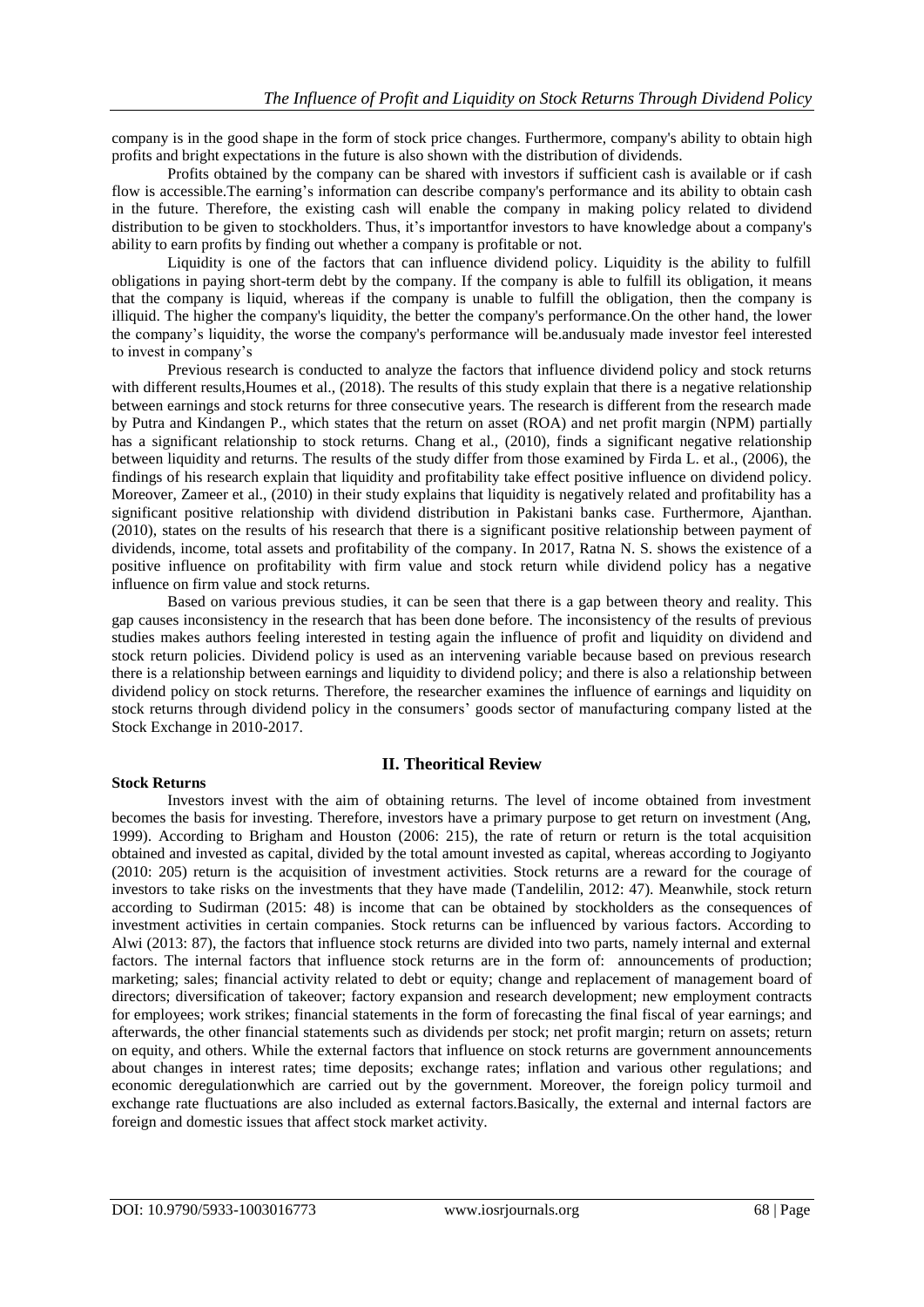# **Dividend Policy**

Dividend policy relates to the determination of decisions in the distribution of profits and retaining earnings in return for investment in company activities. According to Halim (2007: 16) dividends are profit sharing given by companies that issue stocks for income earned by companies while according to Sartono (2011: 34) dividend policy is a decision made by a company to determine whether the profit earned is used for dividend distribution or it can be held as financial payment for company investment at a later period of time. Kamaludin and Indriani, (2012: 330) also state that dividend policy is a decision made about whether the profits obtained will be submitted to stockholders or will be held for operational activities within the company. Some theories that discuss dividend policies are:dividend irrelevance theory, bird in the hand theory, tax differential theory, signaling hypothesis theory and clientele influence theory. The factors that influence dividend policy according to Horne Van and John M. Wachowicz (2009: 481) are about Legal Rules, company's funding requirements, company's ability to borrow fund, liquidity, contractual debt limits, and control.

# **Profit**

Profit is one of the most important sources of funds used for the distribution of rights to stockholders. The main goal of the company in carrying out its activities in order to obtain profits. According to Belkaoui (2006) profit is a basic and important financial post of financial summary that has diverse finances in multiple contexts. Profit is defined as a reward for the company's efforts to produce goods and services. This means that profit is excess income from the total costs or costs inherent in the production and delivery of goods and services (Suwardjono, 2013: 464). According to Warren and Reeve, (2015: 25), net income is the excess income derived from costs incurred by the company. The influence of changes in earnings according to Harianto and Sudomo (2001) can be influenced by several factors, such as period of time, company size, age of the company, creditor's guarantee credibility, auditor integrity, and leverage level.

# **Liquidity**

Liquidity is a term used to present cash and other assets that are easily made into cash. According to Riyanto (2010: 25), liquidity is the ability of a company to fulfill its financial obligations as soon as possible. According to Kasmir (2015: 129), liquidity ratio is a ratio that shows the company's ability to fulfill its shortterm debt obligations using current assets. Furthermore, liquidity is also a ratio that measures the level of a company's ability to fulfill obligations on due date (Weston, 2008: 225). According to Hani (2014: 122), liquidity can be measured by using ratios such as current ratio, fast ratio, and cash ratio. The current ratio measures the company's ability of liquid assets which can be described as company's ability to pay off its debts immediately by making an adjustment with current assets.

# **Conceptual Research Framework**

A conceptual research framework is made by researchersto analyze: the influence of earnings and liquidity on the stockholders; and the influence of stock returns through dividend policy in manufacturing companies registered at the Indonesian Stock Exchange. Profit is proxied by net profit margin / NPM. While liquidity is proxied by current ratio, dividend policy and stock return. Thus, the conceptual framework is as follows:



## Hypothesis

- In this study, the authors compile the research hypothesis as follows:
- 1. Earnings and liquidity have a significant influence on the dividend policy.
- 2. Profit and liquidity have a significant influence on stock returns.
- 3. Dividend policy has a significant influence on stock returns.
- 4. Significant earnings and liquidity have a significant influence on stock returns through dividend policy.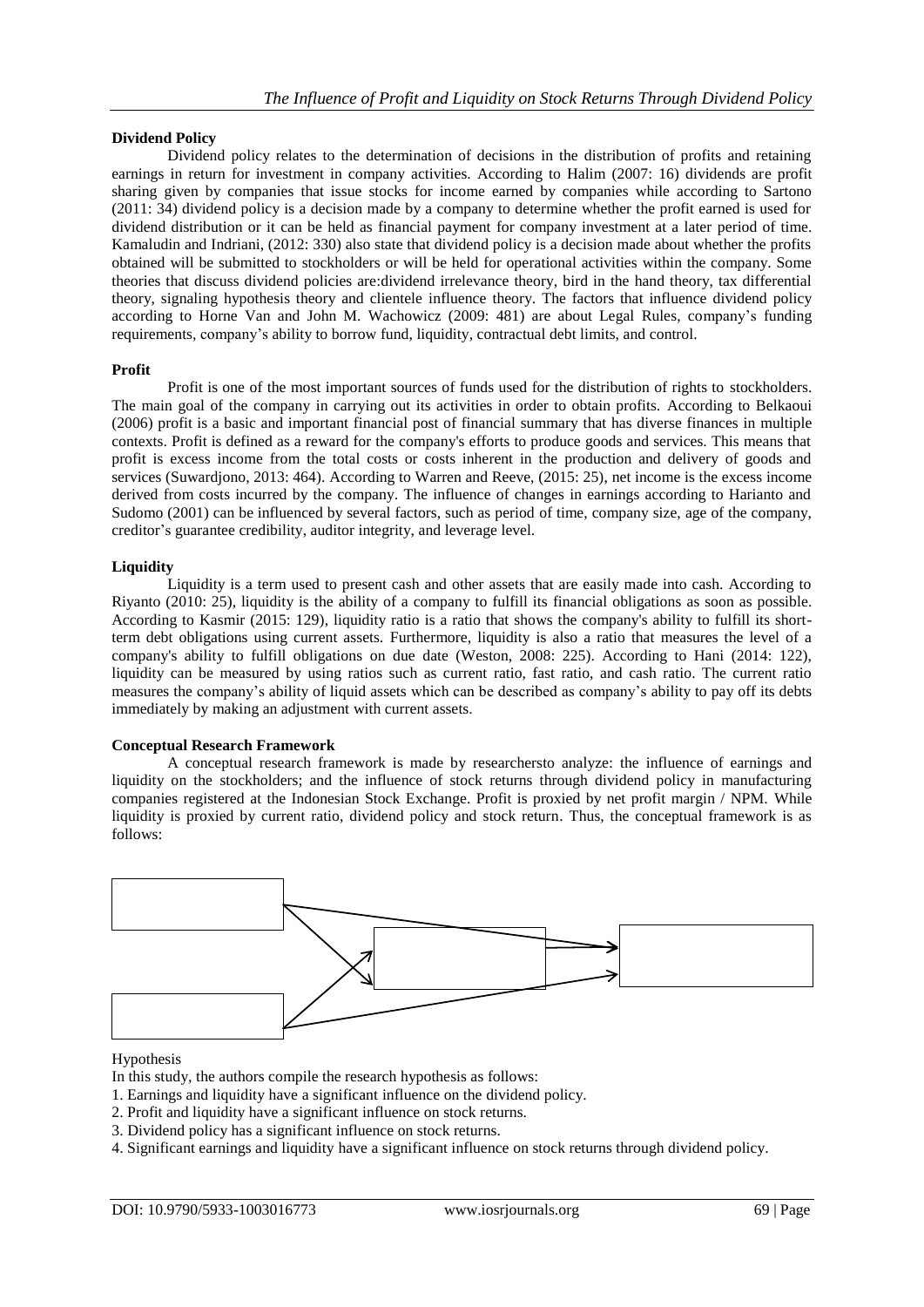# **III. Research Methods**

This study used quantitative data in the form of financial statements of consumers' goods manufacturing sector companies listed at the Indonesia Stock Exchange in 2010 - 2017. The purpose sampling method was used to make a sampling from 45 populations of consumers' goods companies by using documentation techniques. There were 14 companies which were used as sample in this study. In addition, this study used descriptive analysis and path analysis as its analysis method with the help of SPSS tools.

#### **IV. Results And Discussion**

Based on the results of descriptive statistics, it could be concluded that the net profit margin was with a minimum value of 0.04 and a maximum value of 25.48. Meanwhile, the average value was 1.7213 and the standard deviation was 4.72822. Furthermore, the lowest NPM value was indicated by the company with MYOR code in 2014 and the highest value was indicated by companies with the code DLTA in 2010. Based on table 3 of the descriptive statistics, it could be inferred that the current ratios with minimum values was 0.51 and maximum value was 57.40. While the mean was 3.4952 and the standard deviation was 5.49036. The minimum current ratio value was indicated by the company with the MLBI code in 2014 whereas the maximum value was indicated by the company with the INDF code in 2010. Next, the dividend payout ratio descriptive statistics showed that the minimum value was 08 and the maximum value was 57.40. Furthermore, the mean value was 0.5613 and the standard deviation was 0.35755. In addition, the minimum dividend payout ratio was indicated by companies with ICBP codes in 2010 and the maximum value was indicated by companies with the MERK code in 2012. Stock return descriptive statistics showed that the minimum valuewas -0.65 and the maximum value was 8.32. Then, the average value was 0.3359 and the standard deviation was 0.88961. The minimum stock return value was indicated by the company with the MLBI code in 2017 and the maximum value was indicated by the company with the MLBI code in 2010.

Based on normal probability plot graph, we could see that the regression model was feasible to be used in this study. It was because in the normal graph, the plot showed that points were scattered around the diagonal line and its distribution followed the direction of the diagonal line. In addition, the data which was owned by researchers looked even and good. The multicollinearity test results showed that there were no independent variables that had tolerance values> 0.10 and VIF values <10. The regression models in this study had been proven to be free from the symptoms of multicollinearity. While the Asymp.Sig value. (2-tailed) was 0.849> 0.05, therefore, it could be stated that this study was free from the problem of autocorrelation. The scatterplot graph showed that the points spread randomly. It was also spread both above and below the number 0 on the Y axis and there was no clear pattern in the spread of data. Thus, it could be concluded that there was no heteroscedasticity in this regression model.

In testing the path analysis model, researchers had two structural equations. The first equation was to find out the relationship between the variables of net profit margin and current ratio to dividend payout ratio. The results show that ANOVA test with a value of  $0.595 > \alpha$  0.05 was not significant. This means that the net profit margin and current ratio could not explain the influence on the dividend payout ratio. The second equation was to find out the relationship between the variables of net profit margin and current ratio and then, divided the payout ratio to stock returns. ANOVA test results showed that the significance value was  $0,000 \le \alpha 0,05$ . This meant that NPM, CR and DPR simultaneously explained their influence on stock returns, and it also showed that this model wasapplicable. The coefficient of the test depicted that the net profit margin was significant and the current ratio and divided payout ratio were also significanton stock return.

| Independentyariable | Dependent variables  |          | Sig.   |
|---------------------|----------------------|----------|--------|
| Return stock        | Net profit margin    | 8.142    | aq.000 |
|                     | Currentratio         | $-1.978$ | .050   |
|                     | Dividend payoutratio | $-2.684$ | .008   |

The coefficient of determination on the test portrayed that the value of Adjusted R Square was 0.389, therefore, it showed that the contribution of the influence of NPM, CR and DPR on stock returns was 38.9%.While the remaining 61.1% was a contribution from other variables which were not included in this study. Last, the value of error was 2 0.611.

## **4.2. Discussion**

**4.1. Results**

#### **The Influenceof Profit And Liquidity on Dividend Policy**

The results of this study indicated that the profit proxied by net profit margin and liquidity proxied by the current ratio did not affect company's dividend policy. Based on ANOVA test results, researchers found a significant value of  $0.595 > \alpha$  0.05. Net profit margin was used to measure company's ability to generate net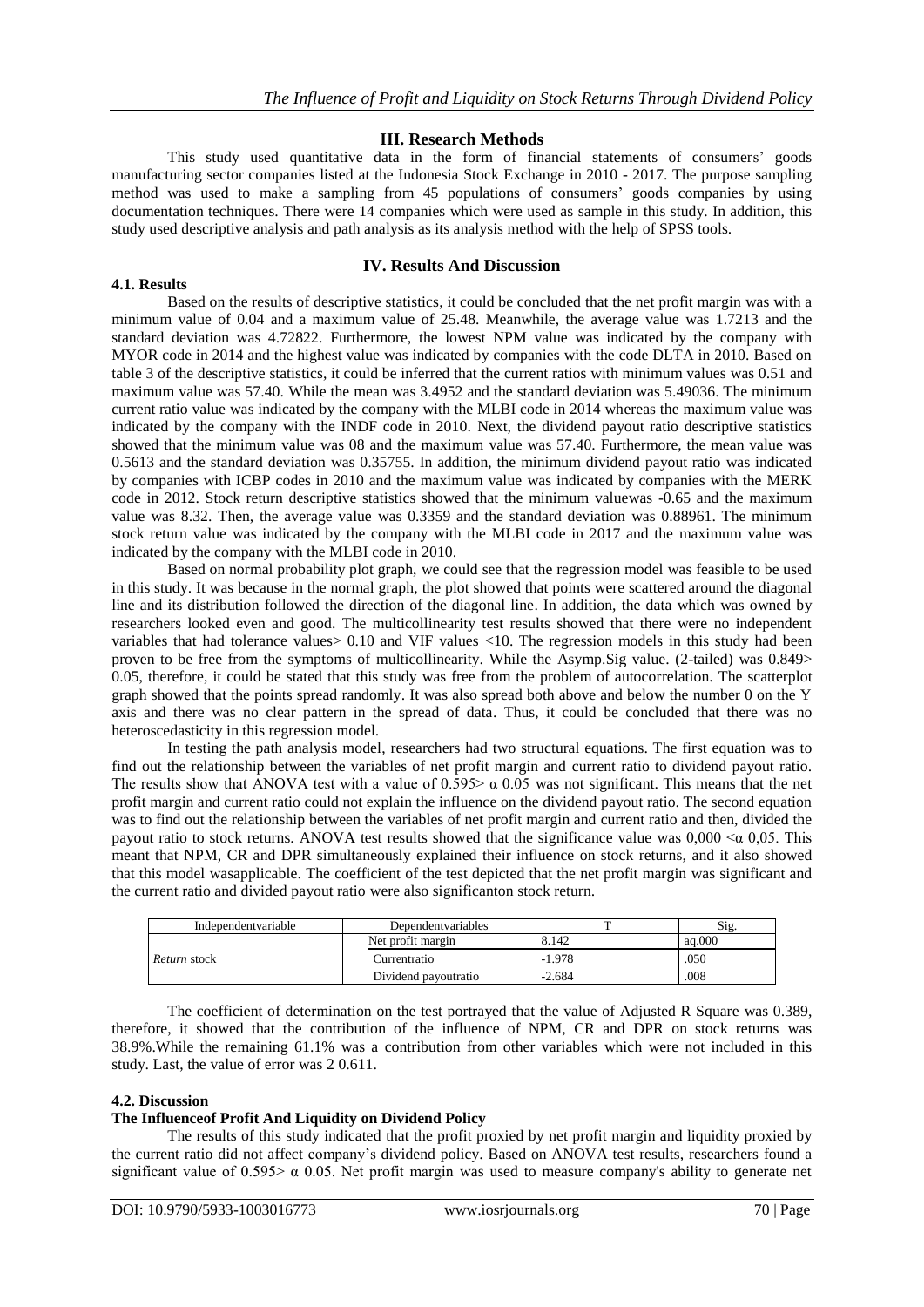income against sales activities. NPM had zero influence on the ratio of dividend payments. Therefore, it could be inferred that profit was not been able to show its influence on dividend policy. Although the value of the profits obtained was high, it was not necessarily used to pay dividends to the company's stockholders. Profits earned could be used for other operational needs such as business expansion. This research supported the previous researches which were conducted by Wijaya (2017) and Jalung et al. (2017).And therefore, it did not support the previous researcheswhich were administered by Malik et al. (2013) and ZameerHashim et al., (2013). Moreover, the results of this research indicated that profitability had a significant influence on dividend policy. Next, current ratio described the company's ability to pay its short-term debt. If the current ratio had a high value, the better the liquidity position of a company would be. However, in this study the current ratio did not affect the dividend policy. It could be said that the current ratio had not been able to explain the influence on the proxied dividend policy towards the ratio of dividend payments. The current ratio value in the company had not been able to give a positive sign to stockholders because even though there was payment of current debt, the company did not eventually pay dividends. This also showed that the company's ability to fulfill short-term obligations did not necessarily indicating that the company was in good condition due tothe abundant amount of company's inventoryand the amount of undisbursed debt. The results of this study were similar to the preliminary researches which were made by ZameerHashim et al., (2013) and Rahayu and Hari (2016). In addition, the results of this study were not similar as Susanti's (2016) and Sudjarni's (2015) research resultstating that liquidity had a significant influence on dividend policy.

# **Influence of profit and liquidity on stock returns**

Based on the research results, together, profit which was proxied by net profit margin and liquidity which was proxied by the current ratio, had a significant influence on stock returns with a significant value of 0.000 and 0.050  $\lt$  and  $= \alpha$  0.05. The net profit margin had a significant positive influence on stock returns, which meant that the higher the value of NPM, the stock return would also increase so that it could attract investors to invest in the company. This was due to the large NPM value that described good performance capabilities in the company. The high NPM showedcompany's effectivity in using sales activities to obtain net income after tax. The company's ability to earn profits made prospective investors and investors interested in the company's stocks. Therefore, the value of the stocks increased due to the minimum number of stocks sold and the number of interested parties in the company. High stock values had an influence on increasing stock returns that investors would receive. This study had similar results with a study made by Putra and Kindangen, (2016) and in contrast to Houmes et al., (2018) research which suggested that profit margins and asset turnover were negatively related to stock returns. Current ratio had a significant negative influence on stock returns, which meant that the current ratio could explain the influence on stock returns but it directed on the negative influence. This highlighted that the higher current ratio value, the lower the return value would be and vice versa. In this case, the high current ratio value showed clients' trust in providing loans for companies. The funds provided by investorswere intended for production activities. Therefore,there was a belief that there would be a refund even though the company could possibly lose in the long term. The results of this study supported the previous research which was made by Chang, et al., (2010). It had contrary result to the research which was made by Safitri et al. (2015) and Prasetya, et al (2014). The last two research stated that the current ratio had a positive and significant influence on stock returns.

## **The Influenceof Dividend Policy on Stock Returns**

The conducted research concerning on dividend policy as measured by dividend payout ratio had a significant result although it had negative influence. Furthermore, it had a significant value of  $0.008 < \alpha$  0.05on stock returns. This meant that the dividend policy was able to give an influence on stock returns but the influence did not provide a positive signal. On the contrary, investors were still interested in investing at the company even though the company distributed onlya small value of dividends. Negative influences indicated that company's ability to pay dividends to stockholders did not necessarily signifying that the company was in good condition. It was the condition where the company had sufficient cash flow to finance the company's operations and paid dividends to stockholders. Therefore, dividend payments made by the company did not add to the value of the stock return received by the stockholders. The higher the value of dividend policy, the lower the value of stock returns would be. It also supported the theory of tax differences where dividends tended to be the subject to higher taxes than the capital gains. Low dividend payments or no dividend distribution were altogether more preferred by investors. The results of this study supported theresearch made by Ratna, (2017) and Susanti (2016). This study was not the same as the results of the study which was conducted by Hunjra I. H et al., (2014). It mentioned thatthe dividend policy had an influence on positively on stock prices.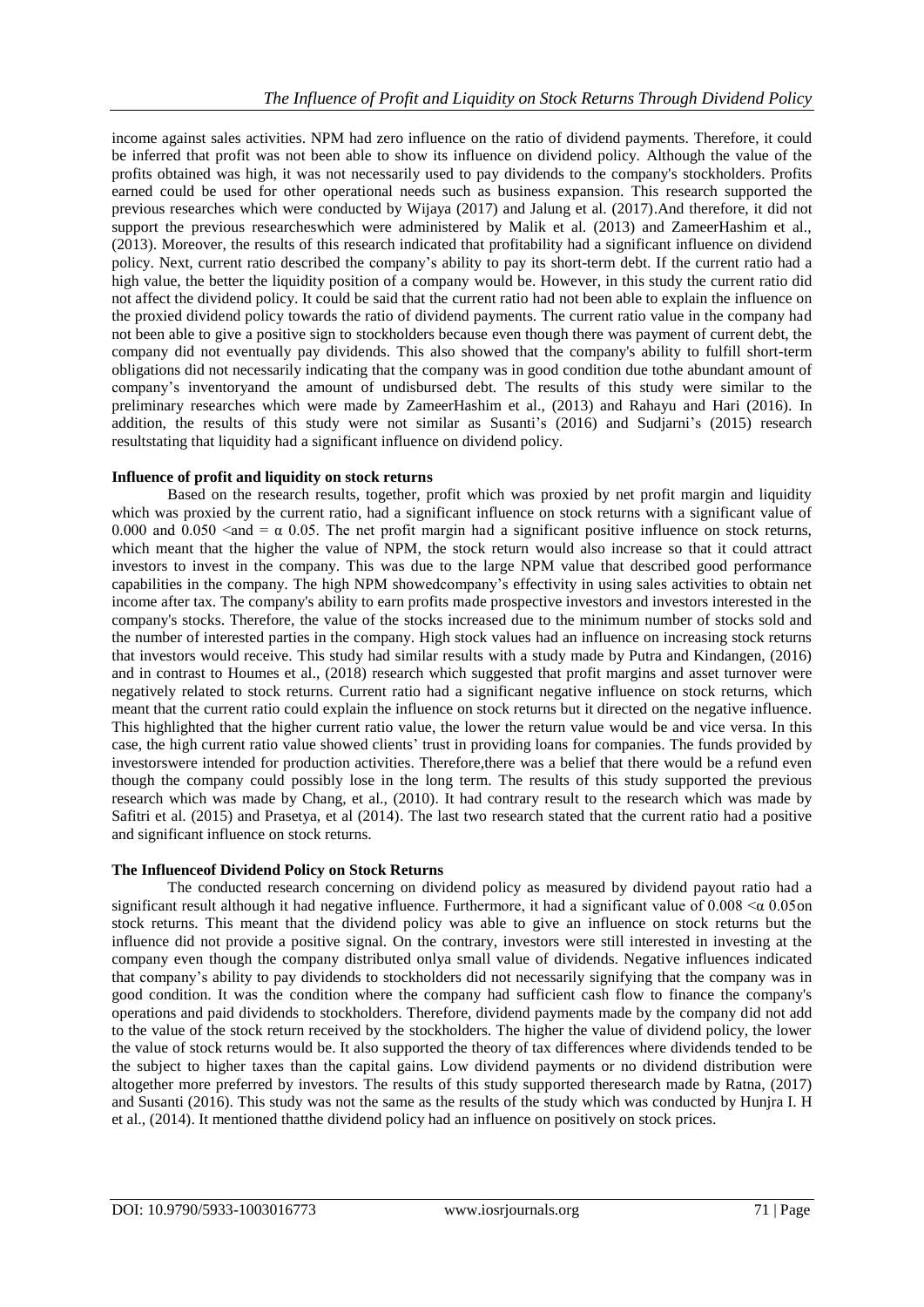#### **The Influenceof Profit and Liquidity on Stock Returns through Dividend Policy**

The results of this study obtained the results of -0.0016 <0.609, which meant that the dividend policy had not been able to mediate the relationship between the influence of earnings and liquidity on stock returns. Profit did not affect the dividend policy, while the dividend policy affected the stock returns. The results of the study identified that the dividend policy was not able to fully mediate the influence of earnings on stock returns. Liquidity had no influence on dividend policy whereas the dividend policy affected the stock returns. This showed that the influence of liquidity on stock returns had not been fully mediated by dividend policy. The dividend policy had not been able to be used as a signal by company's management as a means of qualified information for investors about the company's ability to generate profit and its liquidity in the future. The results of this study supported the research which was conducted by Susanti (2016) and KurniawanAngga (2015). The researches stated that dividend policy had not been able to mediate financial performance on stock returns.

#### **V. Conclusions and Recommendations**

Profit and liquidity have noinfluence on dividend policy. Therefore, investors and prospective investors cannot use an information about company's profit and liquidity as a guideline for making investment decisions. It is due to company's dividend policy is not taken into account on the increasementof company's profits and its ability to pay off short-term debt with available profits. The company takes into account other factors besides profit and liquidity in making dividend policy decisions.

Profit and liquidity have an influence on stock returns. Thus, investors and prospective investors can take advantage of information about the existence of profits and liquidity as material for consideration in making investment decisions due to the presence of refund on company's investment earning. Although there is an increase in short-term debt and in the long-term debt, the company still experiences lose, but it will be used to increase production which is reflected in the company's profit. Therefore, there is trust from the client to receive refund by the company.

Dividend policy has an influence on stock returns. Therefore, investors can use the information about dividend policy as a consideration in investmentdue to clients' trust of refunds since profits are reused to increase proven production capacity from high current debt. High debt shows that clients' trustwho want to reduce company's debt by making short-term investments.

Profit and liquidity cannot increase stock returns through dividend policy. Profit, liquidity and dividend policy only have a direct influence on stock returns, therefore, dividend policy is not necessarily to be used as an intermediary in relation to return on investment.

Future researchersare suggested to make dividend policy as an exogenous variable and to look for theoretical studies of what kind of variables that can be used as an intervening-variables. In addition, they can also use other variables in addition to the variables that have been employed in this study.There is still a very large number of other variables that have not been discussed by researchers in this study. The results of the study can be used as a reference material for future researchers in discussing the same title to enrich the content of their research.

#### **References**

- [1]. Ajanthan, Alagathurai"The Relationship Between Dividend Payout and Firm Profitability:A Study of Selected Hotels and Restaurant companies in Sri Lanka". International Journal of Scientific and Research ublications, Volume 3, Issue 6, June 2010
- [2]. Alwi, Syafarrudin. 2013. Alat-AlatAnalisisDalamPembelanjaan. AndiOfsset. Yogyakarta.
- [3]. Belkaoui, Ahmed. 2006, Acconting Theory, edisi Ke-2, Harcourt Brace Jovanovich, Inc.,Terjemahan. Jakarta :Erlangga.
- [4]. Chang, Y. Y., Faff, R., & Hwang, C.-Y. 2010. Liquidity and stock returns in Japan: New evidence. Pacific-Basin Finance Journal, 18(1), 90–115.
- [5]. Halim, Abdul. 2014. AnalisisInvestasidanAplikasinyadalam Asset Keuangandan Asset Riil. Jakarta: SalembaEmpat.
- [6]. Horne, James C. Van dan John M Wachowicz, 2015. Fundamentals of Financial Management.SalembaEmpat. Jakarta.
- [7]. Hunjra, I. H., Shehzad, M., Chani, M. I., Hassan, S. and Mustafa, U. (2014) Impact of Dividend Policy, Earning per Share,Return on Equity, Profit after Tax on Stock Prices. International Journal of Economics and Empirical Research, Vol 2, No. 3, hal 109-115.
- [8]. [Houmes,](https://www.emeraldinsight.com/author/Houmes%2C+Robert)Robert, [Charlie Chulee Jun,](https://www.emeraldinsight.com/author/Jun%2C+Charlie+Chulee) [Kim Capriotti,](https://www.emeraldinsight.com/author/Capriotti%2C+Kim) da[nDaphne Wang.](https://www.emeraldinsight.com/author/Wang%2C+Daphne) 2018. Evaluating the long-term valuation effect of efficient asset utilization and profit margin on stock returns: Additional evidence from the DuPont identity. Meditari Accountancy Research, Vol. 26 Issue: 1, pp.193-210.
- [9]. Jalung, Karlinda, Maryam Mangantar, danYunitaMandagie. 2017. Analisisfaktor-faktor yang mempengaruhi dividend payout ratio pada sub sector bank yang terdaftar di BEI. Jurnalriset Ekonomi, ManajemenBisnisdan Akuntansi.Vol.5 No.2
- [10]. Jogiyanto, Hartono. 2015. TeoriPortofoliodanAnalisisInvestasiEdisiKelima.Yogyakarta.Bpfe.
- [11]. Putra, Ferdinan E. dan Paulus Kindangen, 2016. PengaruhReturn On Asset (Roa), Net Profit Margin (Npm), Dan Earning Per Share (Eps) TerhadapReturn Saham Perusahaan Makanan Dan Minuman Yang Terdaftar Di Bursa Efek Indonesia**.**  JurnalrisetEkonomi, ManajemenBisnisdanAkuntansi. Vol.4 No.4 September 2016, Hal. 235- 245
- [12]. Rahayu A.S. danHari M. 2016.PengaruhCurrent ratiodanquick ratioterhadap kebijakan dividenmelaluiReturn on equitypadaperusahaanmanufaktur yang terdaftar di BEI 2014.JurnalEkonomiBisnis. Tahun 21, Nomor 2.